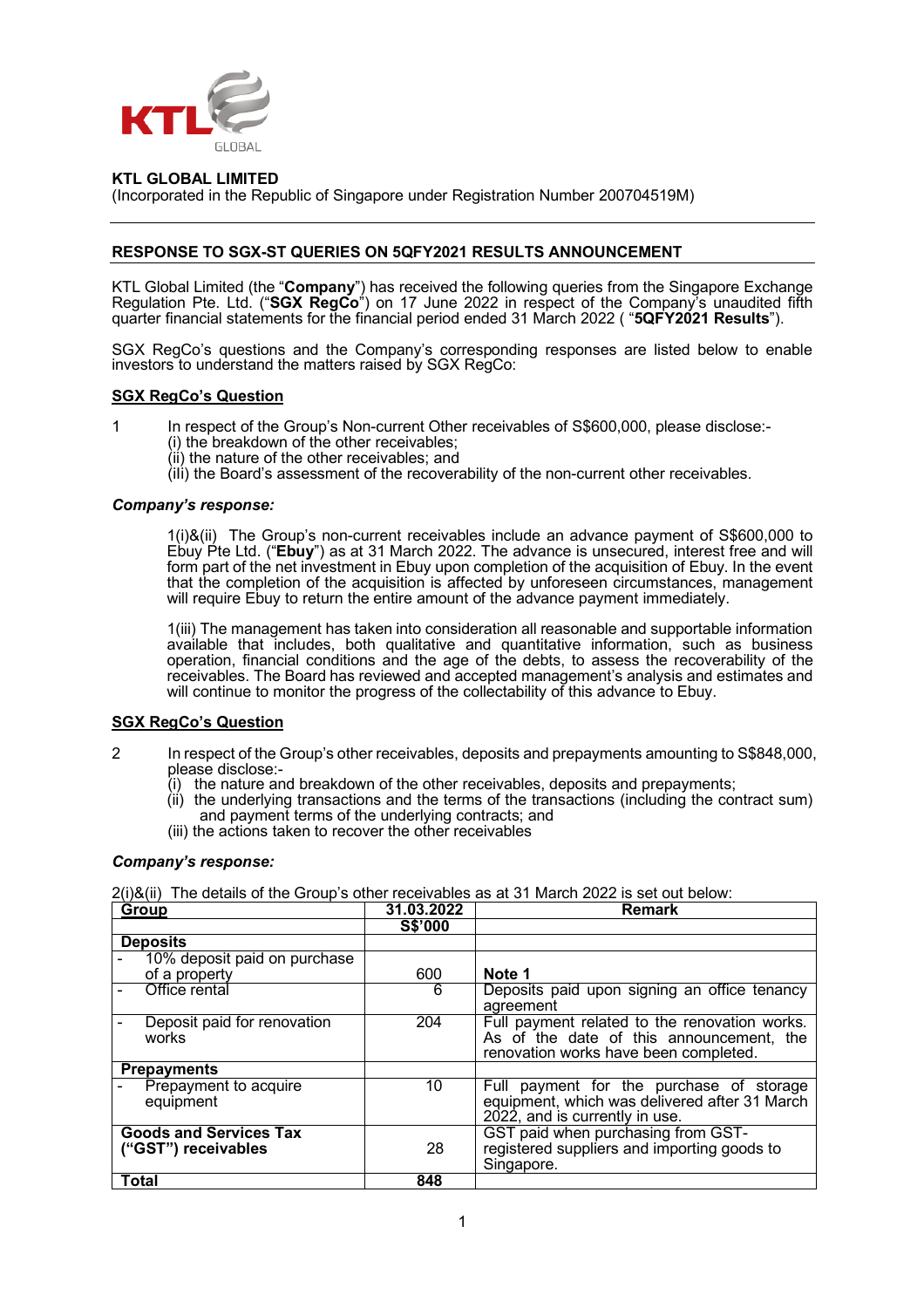# **Note 1**

As announced by the Company on 27 July 2021, the Group's wholly owned subsidiary, Tianci Agritech Pte. Ltd. has entered into a memorandum of understanding (the "**MOU**") with Warehouse Logistic Net Asia Pte. Ltd。 in respect of the acquisition of the property, located at 32 Quality Road, Singapore 618804 (the "**Property**"), for a purchase price of S\$6,000,000. The Property carried a tenure of 30 years commencing from 1 February 1997. The Group has paid a deposit of S\$600,000 (10% of the purchase price) upon the date of the MOU while the remaining amount will be payable upon completion of the acquisition. Under the terms and conditions set forth in the MOU, the deposit is refundable if the application for JTC's in-principle approval is rejected by JTC. The rationale for the acquisition is in relation to the proposed acquisition of 51% equity interest in Ebuy which is currently leasing and using the premises at the Property for its business operations.

2(iii) The Group evaluates, amongst other factors, the nature and the underlying transactions and the terms of the transactions of the other receivables. Based on the management representation, the Board is of the opinion that there is no issue on the recoverability of the other receivables.

# **SGX RegCo's Question**

3 In respect of the Group's Inventories of S\$720,000, please provide a breakdown and information on the Group's inventory turnover days.

# *Company's response:*

| <b>Group</b>                                  | 31.03.2022 |  |
|-----------------------------------------------|------------|--|
| <b>Inventories</b>                            | S\$'000    |  |
| Fruit and vegetables and other consumer goods | 451        |  |
| Frozen vegetables and rootstock               | 147        |  |
| Goods in transit                              | 122        |  |
| Total                                         | 720        |  |

The Group's inventory turnover days was 182 days for the financial period ended 31 March 2022.

## **SGX RegCo's Question**

- 4 In respect of the Company's Amount due from subsidiaries of S\$1,964,000, please disclose:- (i) the breakdown of the significant amounts due;
	- (ii) when these amounts are due for repayment; and
	- (iii) the Board's assessment of the recoverability of the amount due from subsidiaries.

# *Company's response:*

4(i)&(ii) The details of the Company's amount due from subsidiaries as at 31 March 2022 is set out below:

| Company                                                             | 31.03.2022 |
|---------------------------------------------------------------------|------------|
|                                                                     | S\$'000    |
| Receipt of proceeds from convertible bonds on behalf of the Company | 2,000      |
| Receipt of loan from Group CEO on behalf of the Company             | 750        |
| Payments of the operating expenses on behalf of the Company         | (786)      |
| Total                                                               | 1,964      |
|                                                                     |            |
| Group                                                               |            |
| Represented by:                                                     |            |
| Advance payment to Ebuy                                             | 600        |
| Deposit paid on purchase of Property                                | 600        |
| General working capital                                             | 764        |
| <b>Total</b>                                                        | 1,964      |

The amount due from subsidiaries are non-trade in nature, unsecured, interest free and repayable on demand.

4(iii) There was an advance payment of S\$600,000 to Ebuy and a deposit of S\$600,000 placed with vendor to purchase Property included in the amount of S\$1,964,000 due from the subsidiaries. The recoverability of amount due from subsidiaries are assessed for impairment at each reporting date. The Group evaluates, amongst other factors, the duration, nature and underlying transactions of the receivables. Changes in the financial health and near-term business outlook, including, among others factors, industry and sector performance, operating and financial cash flows, will impact the recoverable amounts of its receivables. Based on the management representation, the Board believes there is no issue on the recoverability of the amount due from subsidiaries and will continue to monitor the progress of the collectability of these receivables from subsidiaries.